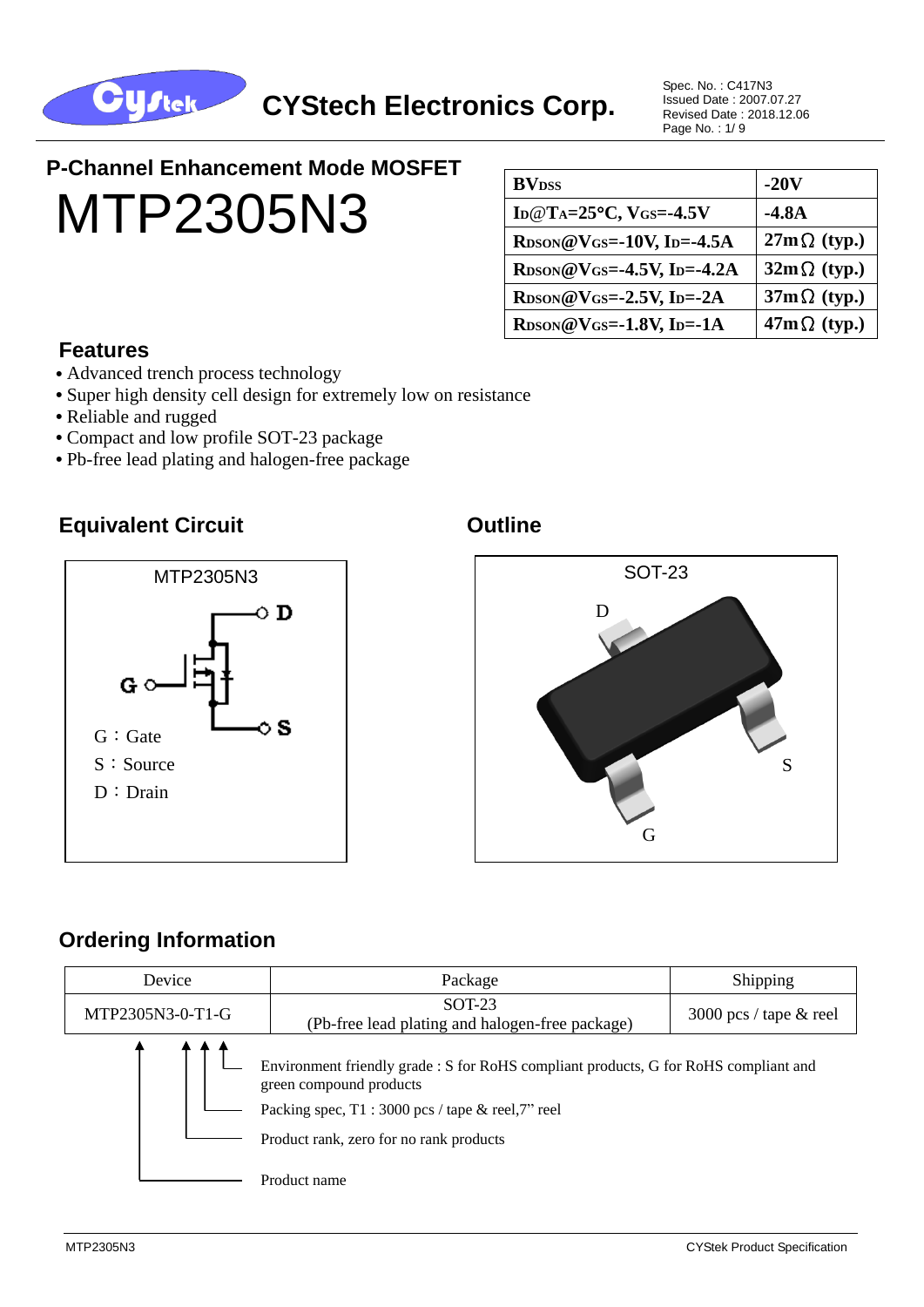

#### **Absolute Maximum Ratings (Ta=25°C)**

| Parameter                                                | Symbol                | Limits                 | Unit                 |
|----------------------------------------------------------|-----------------------|------------------------|----------------------|
| Drain-Source Voltage                                     | <b>V<sub>DS</sub></b> | $-20$                  |                      |
| Gate-Source Voltage                                      | <b>VGS</b>            | ±12                    | V                    |
| Continuous Drain Current $@TA=25°C$ , VGS=-4.5V (Note 1) | $\mathbf{I}$          | $-4.8$                 |                      |
| Continuous Drain Current $@TA=70°C$ , VGS=-4.5V (Note 1) |                       | $-3.8$                 | A                    |
| <b>Pulsed Drain Current</b><br>(Note 2)                  | I <sub>DM</sub>       | $-20$                  |                      |
| <b>Maximum Power Dissipation</b><br>(Note 1)             | $P_D$                 | 1.38                   | W                    |
| <b>Linear Derating Factor</b>                            |                       | 0.01                   | $W$ <sup>o</sup> $C$ |
| <b>Operating Junction and Storage Temperature</b>        | T <sub>i</sub> , Tstg | $-55 \rightarrow +150$ | $\circ$ C            |

Note : 1. Surface mounted on 1 in<sup>2</sup> copper pad of FR-4 board, t≤5s; 270°C/W when mounted on minimum copper pad. 2. Pulse width limited by maximum junction temperature.

#### **Thermal Performance**

| Parameter                                           | Symbol            | Limit | Unit               |
|-----------------------------------------------------|-------------------|-------|--------------------|
| Thermal Resistance, Junction-to-Ambient, max (Note) | R <sub>0</sub> IA | 90    | $\rm ^{\circ} C/W$ |
| Thermal Resistance, Junction-to-Case, max           | $R$ $\theta$ JC   |       |                    |

Note : Surface mounted on 1 in<sup>2</sup> copper pad of FR-4 board, t≤5s ; 270°C/W when mounted on minimum copper pad.

#### **Electrical Characteristics (Tj=25C, unless otherwise specified)**

| Symbol                                               | Min.                     | Typ.                     | Max.                     | Unit                 | <b>Test Conditions</b>                                                                                 |  |  |
|------------------------------------------------------|--------------------------|--------------------------|--------------------------|----------------------|--------------------------------------------------------------------------------------------------------|--|--|
| <b>Static</b>                                        |                          |                          |                          |                      |                                                                                                        |  |  |
| <b>BV</b> <sub>DSS</sub>                             | $-20$                    | $\overline{\phantom{0}}$ | $\overline{\phantom{0}}$ | V                    | $V$ <sub>GS</sub> =0V, I <sub>D</sub> =-250 $\mu$ A                                                    |  |  |
| $\Delta$ BV <sub>DSS</sub> / $\Delta$ T <sub>1</sub> |                          | $-0.02$                  |                          | $V$ <sup>o</sup> $C$ | Reference to $25^{\circ}$ C, I <sub>D</sub> =-1mA                                                      |  |  |
| $V_{GS(th)}$                                         | $-0.5$                   | $-0.65$                  | $-1.2$                   | V                    | $V_{DS}=V_{GS}$ , I <sub>D</sub> =-250 $\mu$ A                                                         |  |  |
| IGSS                                                 |                          |                          | ±100                     | nA                   | $V$ <sub>GS</sub> $=$ $\pm$ 12V, $V$ <sub>DS</sub> $=$ $0$ V                                           |  |  |
| I <sub>DSS</sub>                                     | $\overline{\phantom{a}}$ | $\overline{\phantom{a}}$ | $-1$                     |                      | $V_{DS} = -20V$ , $V_{GS} = 0V$                                                                        |  |  |
|                                                      | $\overline{\phantom{a}}$ | $\overline{\phantom{0}}$ | $-10$                    | $\mu A$              | $V_{DS} = -16V$ , $V_{GS} = 0V$ , $T = 70°C$                                                           |  |  |
|                                                      | $\overline{\phantom{a}}$ | 27                       | 36                       |                      | $I_{D} = -4.5A$ , $V_{GS} = -10V$                                                                      |  |  |
| $*$ RDS(ON)                                          |                          | 32                       | 45                       | $m\Omega$            | $I_{D} = -4.2A$ , $V_{GS} = -4.5V$                                                                     |  |  |
|                                                      |                          | 37                       | 74                       |                      | $I_{D} = -2.0A$ , $V_{GS} = -2.5V$                                                                     |  |  |
|                                                      | $\overline{\phantom{0}}$ | 47                       | 120                      |                      | $I_{D} = -1.0A$ , $V_{GS} = -1.8V$                                                                     |  |  |
| $*GFS$                                               | $\overline{\phantom{a}}$ | 9.5                      |                          | S                    | $V_{DS} = -5V$ , I <sub>D</sub> $=-2.8A$                                                               |  |  |
| <b>Dynamic</b>                                       |                          |                          |                          |                      |                                                                                                        |  |  |
| Ciss                                                 | $\overline{a}$           | 1139                     |                          |                      |                                                                                                        |  |  |
| Coss                                                 |                          | 99                       |                          | pF                   | $V_{DS} = -15V$ , $V_{GS} = 0V$ , $f = 1MHz$                                                           |  |  |
| <b>Crss</b>                                          | $\overline{\phantom{0}}$ | 85                       | $\overline{\phantom{0}}$ |                      |                                                                                                        |  |  |
| $*_{td(ON)}$                                         | $\overline{\phantom{a}}$ | 4.8                      |                          |                      |                                                                                                        |  |  |
| $*_{tr}$                                             |                          | 17.4                     |                          | ns                   | $V_{DS} = -15V$ , I <sub>D</sub> $= -4.3A$ , V <sub>GS</sub> $= -10V$ , R <sub>D</sub> $= 3.6\Omega$ , |  |  |
| $*$ t <sub>d</sub> (OFF)                             | $\overline{\phantom{0}}$ | 112.8                    |                          |                      | $R_G=6\Omega$                                                                                          |  |  |
| $*$ tf                                               | $\overline{\phantom{a}}$ | 141.4                    | $\overline{\phantom{0}}$ |                      |                                                                                                        |  |  |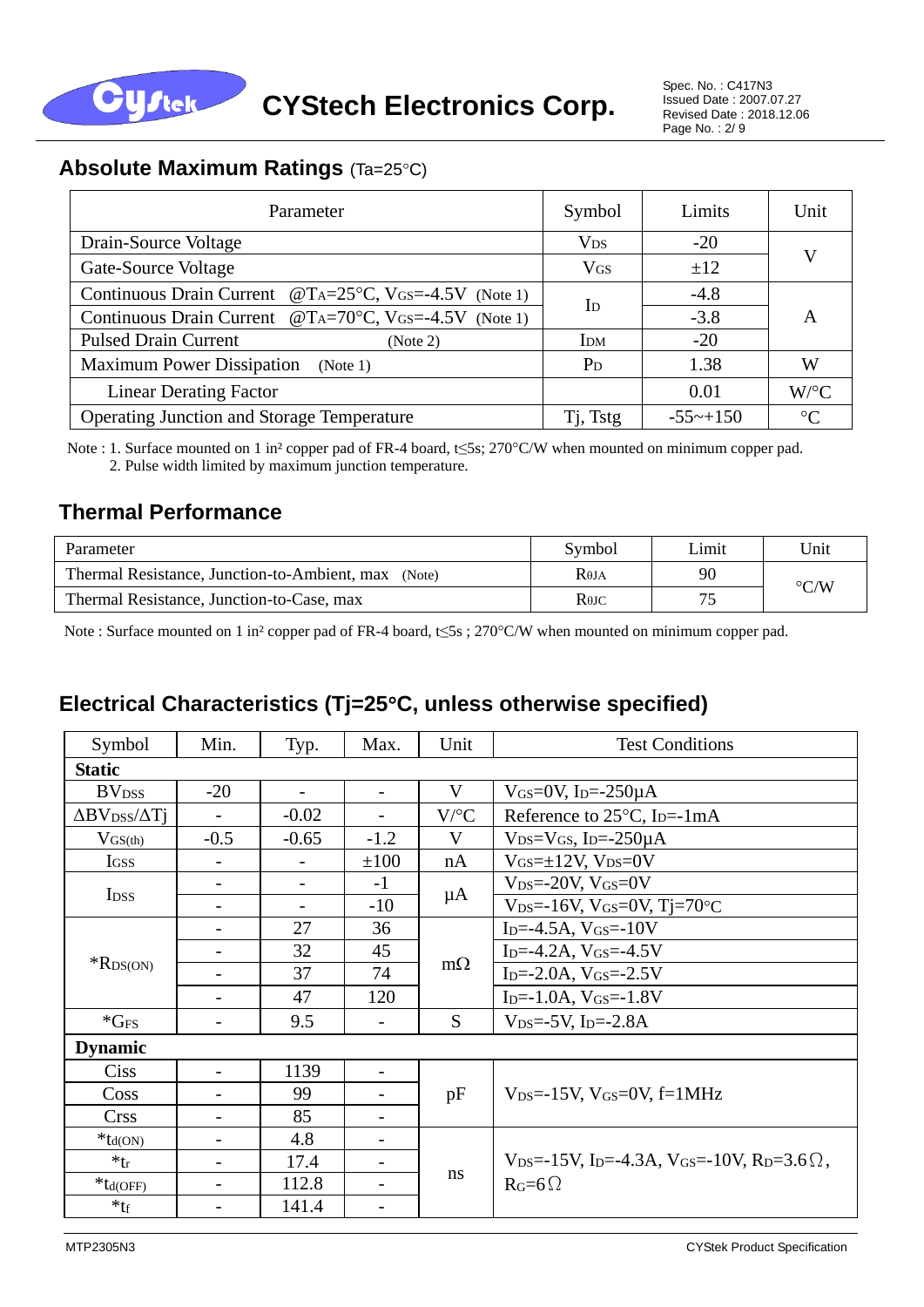

| $^*Qg$                    | $\overline{\phantom{a}}$ | 14.6    |        |    |                                                                          |  |  |  |
|---------------------------|--------------------------|---------|--------|----|--------------------------------------------------------------------------|--|--|--|
| *Qgs                      | $\overline{\phantom{0}}$ | 1.8     |        | nC | $V_{DS} = -16V$ , I <sub>D</sub> $= -4.3A$ , V <sub>GS</sub> $= -4.5V$ , |  |  |  |
| *Qgd                      | $\overline{\phantom{0}}$ | 4.1     |        |    |                                                                          |  |  |  |
| <b>Source-Drain Diode</b> |                          |         |        |    |                                                                          |  |  |  |
| $*V_{SD}$                 | -                        | $-0.76$ | $-1.2$ |    | $V$ <sub>GS</sub> = $0$ V, I <sub>SD</sub> = $-1.2$ A                    |  |  |  |
| $*$ trr                   | $\overline{\phantom{a}}$ | 37.4    |        | ns | IF=-4.3A, $V$ GS=0V, dIF/dt=100A/ $\mu$ s                                |  |  |  |
| $*Orr$                    |                          | 16      |        | nC |                                                                          |  |  |  |

\*Pulse Test : Pulse Width 300µs, Duty Cycle2%

# **Recommended Soldering Footprint**

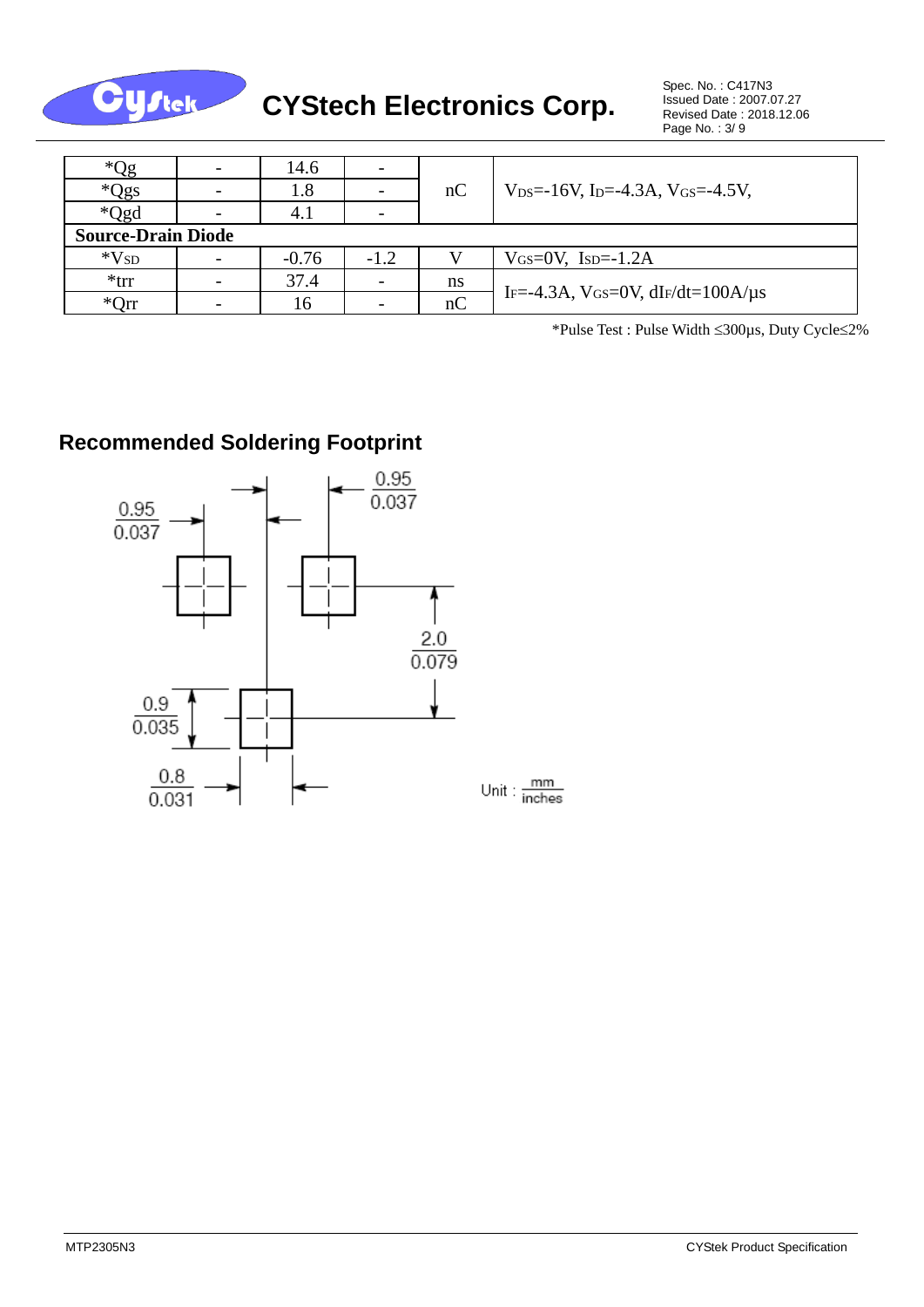

Spec. No. : C417N3 Issued Date : 2007.07.27 Revised Date : 2018.12.06 Page No. : 4/ 9

#### **Typical Characteristics**

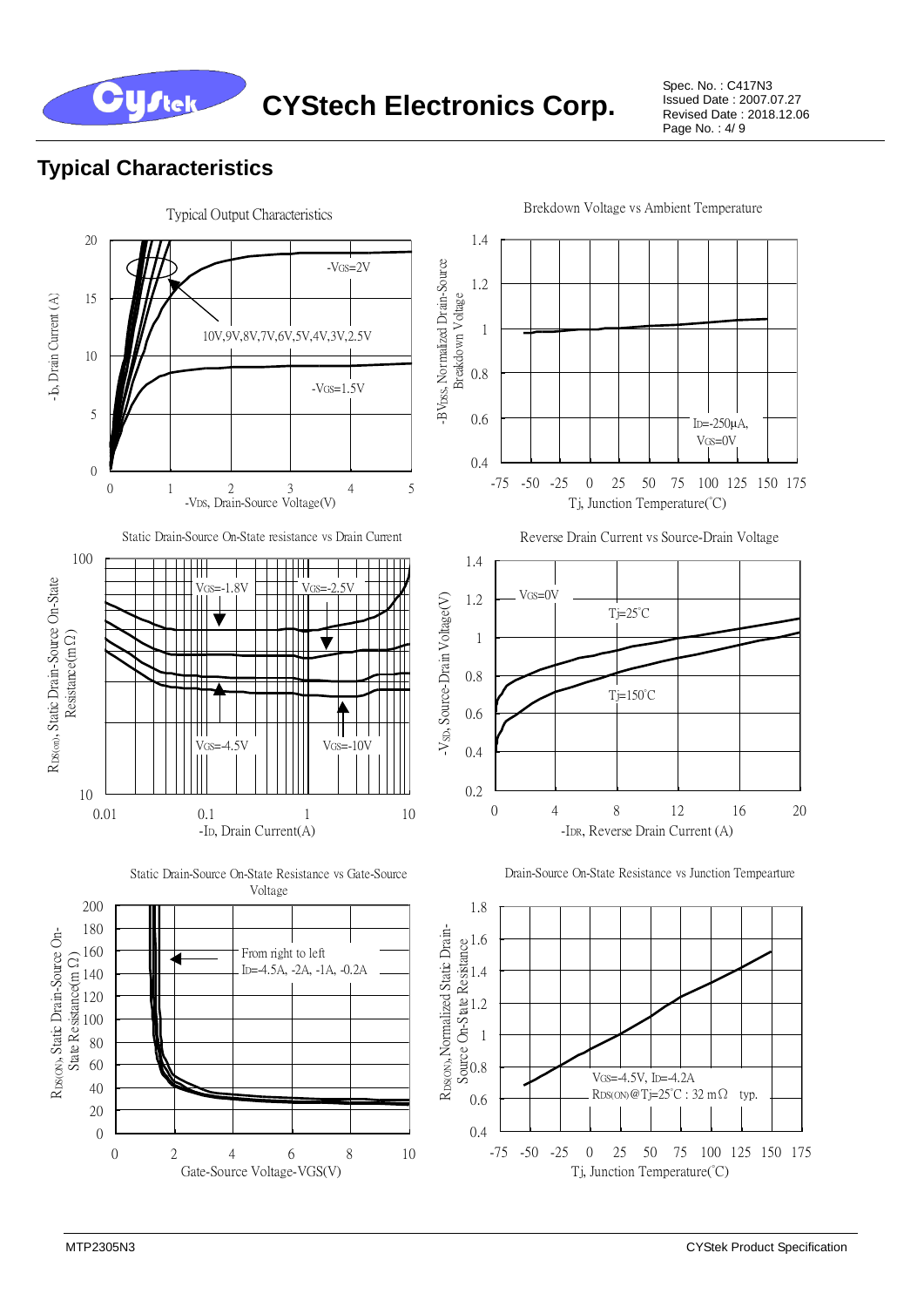

Spec. No. : C417N3 Issued Date : 2007.07.27 Revised Date : 2018.12.06 Page No. : 5/ 9

## **Typical Characteristics(Cont.)**

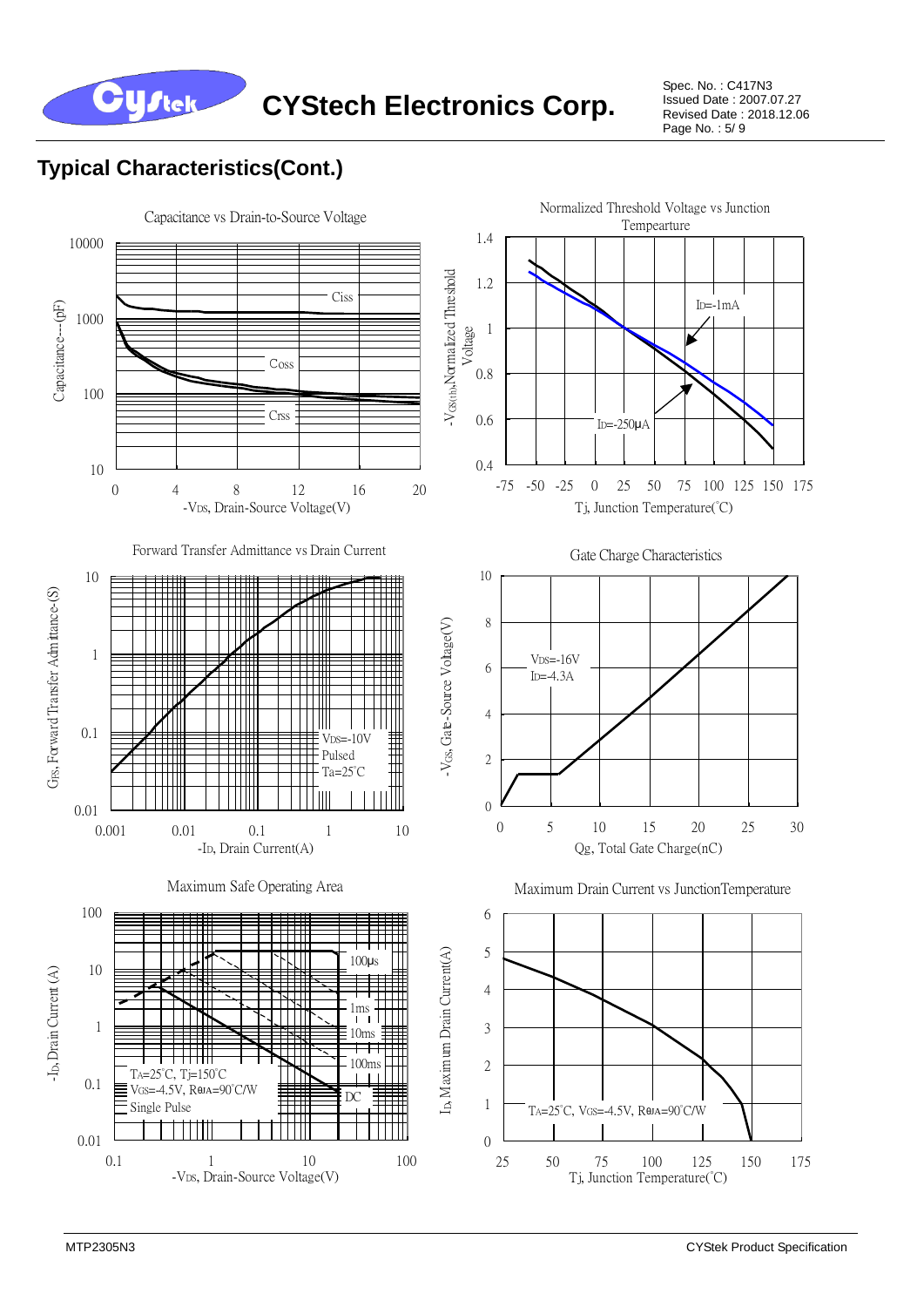

Spec. No. : C417N3 Issued Date : 2007.07.27 Revised Date : 2018.12.06 Page No. : 6/ 9

### **Typical Characteristics(Cont.)**

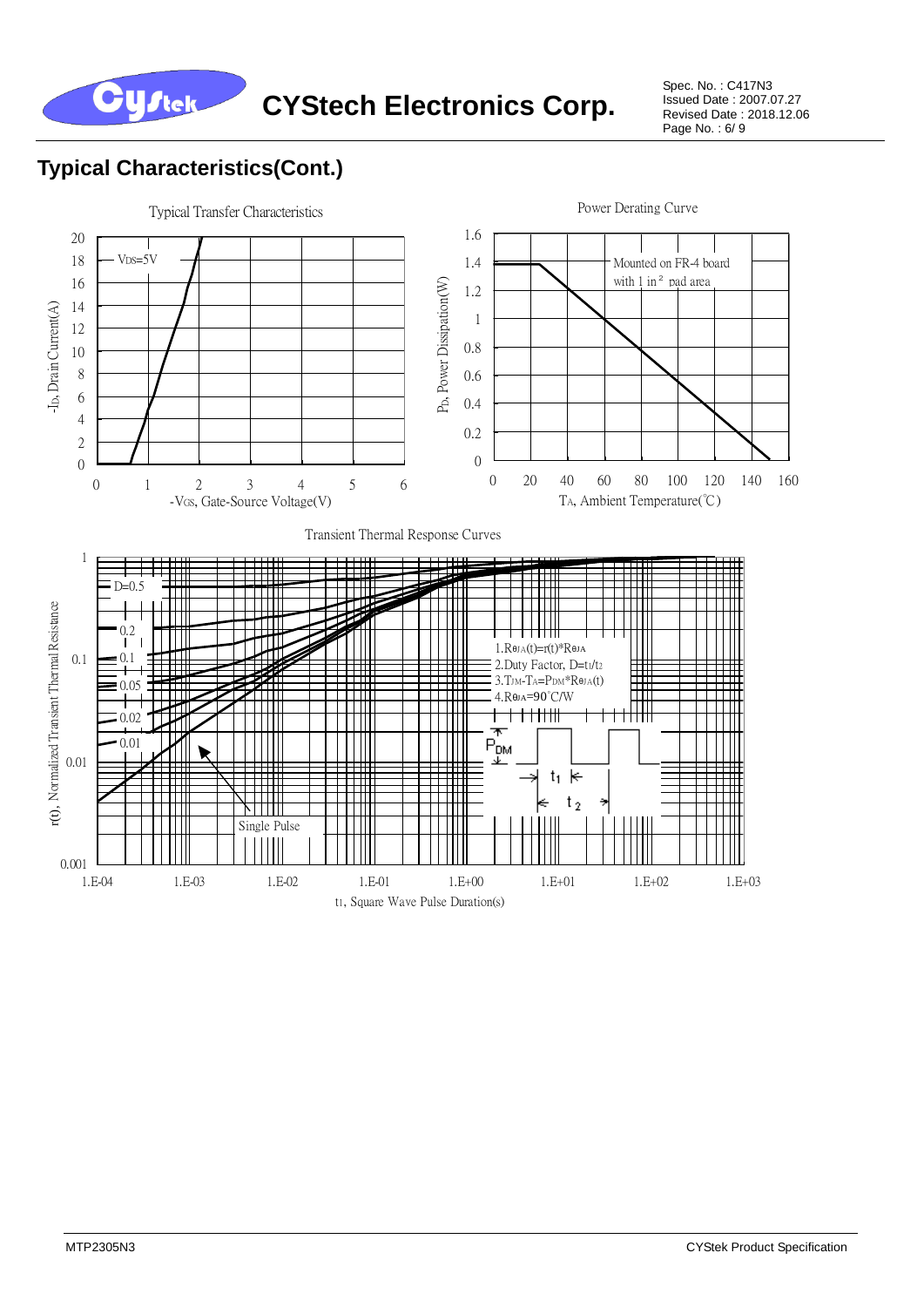

**CYStech Electronics Corp.** 

Spec. No. : C417N3 Issued Date : 2007.07.27 Revised Date : 2018.12.06 Page No. : 7/ 9

#### **Reel Dimension**



#### **Carrier Tape Dimension**

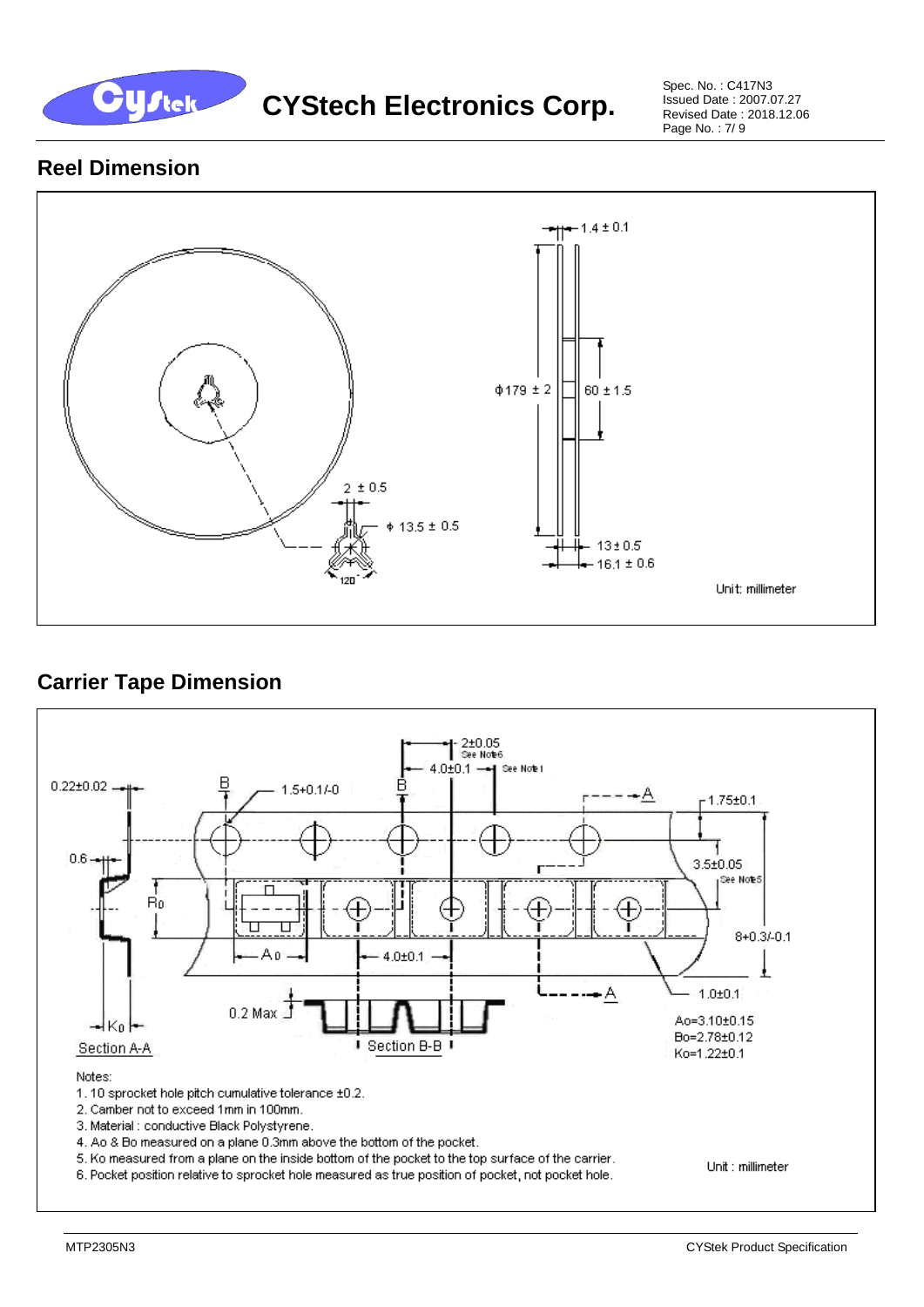

#### **Recommended wave soldering condition**

| Product         | Peak Temperature       | <b>Soldering Time</b> |
|-----------------|------------------------|-----------------------|
| Pb-free devices | +0/-5 °C<br><b>260</b> | $5 + 1/-1$ seconds    |

#### **Recommended temperature profile for IR reflow**



| Profile feature                                             | Sn-Pb eutectic Assembly | Pb-free Assembly      |
|-------------------------------------------------------------|-------------------------|-----------------------|
| Average ramp-up rate<br>(Tsmax to Tp)                       | 3°C/second max.         | 3°C/second max.       |
| Preheat                                                     |                         |                       |
| -Temperature Min(Ts min)                                    | $100^{\circ}$ C         | $150^{\circ}$ C       |
| -Temperature Max(Ts max)                                    | $150^{\circ}$ C         | $200^{\circ}$ C       |
| $-Time(ts \text{ min to ts max})$                           | 60-120 seconds          | 60-180 seconds        |
| Time maintained above:                                      |                         |                       |
| $-Temperature(TL)$                                          | $183^{\circ}$ C         | $217^{\circ}$ C       |
| $-$ Time (t <sub>L</sub> )                                  | 60-150 seconds          | 60-150 seconds        |
| Peak Temperature(T <sub>P</sub> )                           | 240 +0/-5 $\degree$ C   | 260 +0/-5 $\degree$ C |
| Time within $5^{\circ}$ C of actual peak<br>temperature(tp) | 10-30 seconds           | 20-40 seconds         |
| Ramp down rate                                              | 6°C/second max.         | 6°C/second max.       |
| Time 25 $\degree$ C to peak temperature                     | 6 minutes max.          | 8 minutes max.        |

Note :1. All temperatures refer to topside of the package, measured on the package body surface.

 2.For devices mounted on FR-4 PCB of 1.6mm or equivalent grade PCB. If other grade PCB is used, care should be taken to match the coefficients of thermal expansion between components and PCB. If they are not matched well, the solder joints may crack or the bodies of the parts may crack or shatter as the assembly cools.